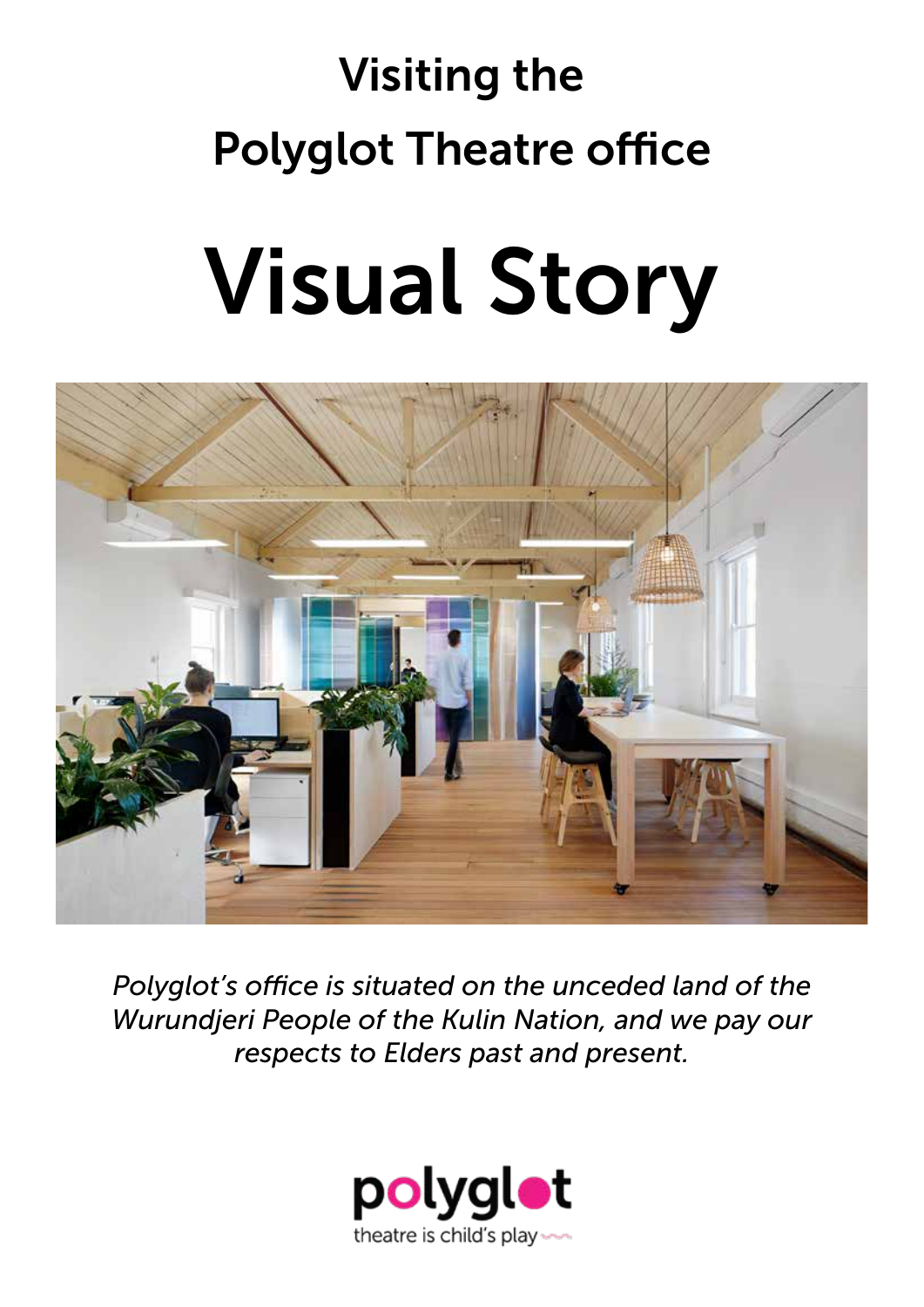# About Polyglot Theatre

Polyglot Theatre is a world-renowned contemporary theatre company based in Melbourne making exceptional arts experiences for children and families. Our unique brand of theatre encompasses a wide variety of forms and is shared with audiences everywhere, from the world's most prestigious theatres to the football grounds of regional Australia.

Polyglot's artistic and philosophical approach of child-centred practice has earned us a strong reputation at home and abroad as a leader in the Theatre for Young Audiences sector, celebrated for creating distinctive, participatory works that are playful and conceptually rigorous. Access is central to our work at Polyglot, driven by the right of all children to experience growth and resilience through creative play.

# Contact

If you have any questions about visiting Polyglot's office or if you need assistance, please call 03 9826 3301.

Polyglot Theatre SH1.05, Level 1, Sacred Heart Building, Abbotsford Convent 1 St Heliers St Abbotsford VIC 3067

E: [info@polyglot.org.au](mailto:info%40polyglot.org.au?subject=) W: [polyglot.org.au](https://polyglot.org.au/)

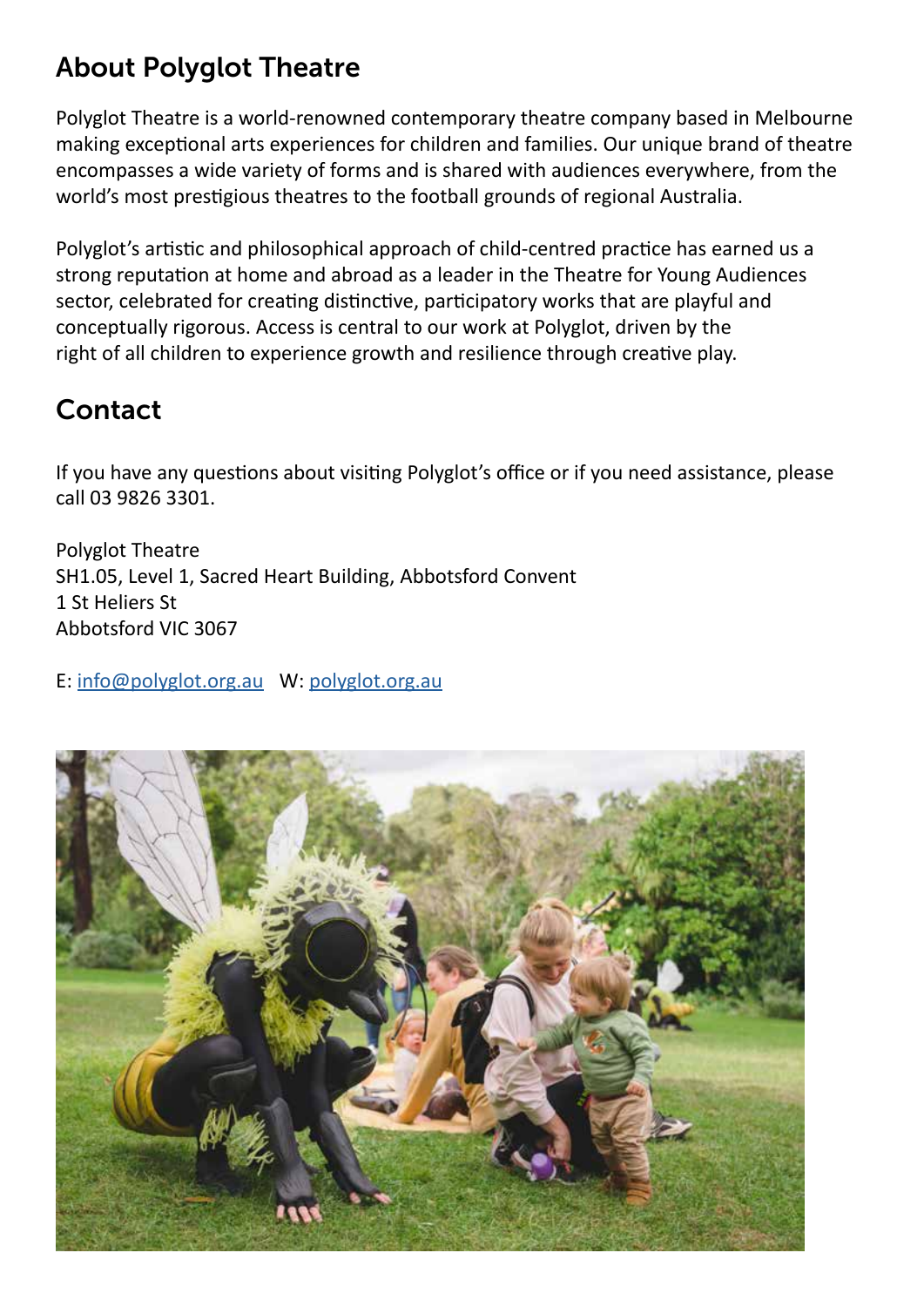The Polyglot Theatre office is located at Abbotsford Convent, in the Sacred Heart Building.

Abbotsford Convent is Australia's largest multi-arts precinct—a place of art, culture and learning. It is comprised of striking heritage-listed buildings and gardens.

## Parking

The St Heliers Street Car Park is directly across from the main entrance to the Convent Precinct (Gate 1). It contains six accessible car parking spaces for use by holders of a Disabled Persons permit. Two other two-hour accessible on-street parking spaces are located on St Heliers Street, beside Gate 1.

#### **St Heliers Street Car Park rates:**

#### **Monday-Friday**

30 mins = free 90 mins= \$5 \$2 per hour thereafter  $6 - 10$  hours = \$14 \$2 per hour after 10 hours

**Weekend** 30 mins = \$3 \$2 per hour thereafter  $5\frac{1}{2} - 10$  hours = \$14 \$2 per hour after 10 hours

Max daily rate (until 2am) = \$28 | Additional overnight fee (after 2am) = \$25 Lost ticket =  $$28$ 

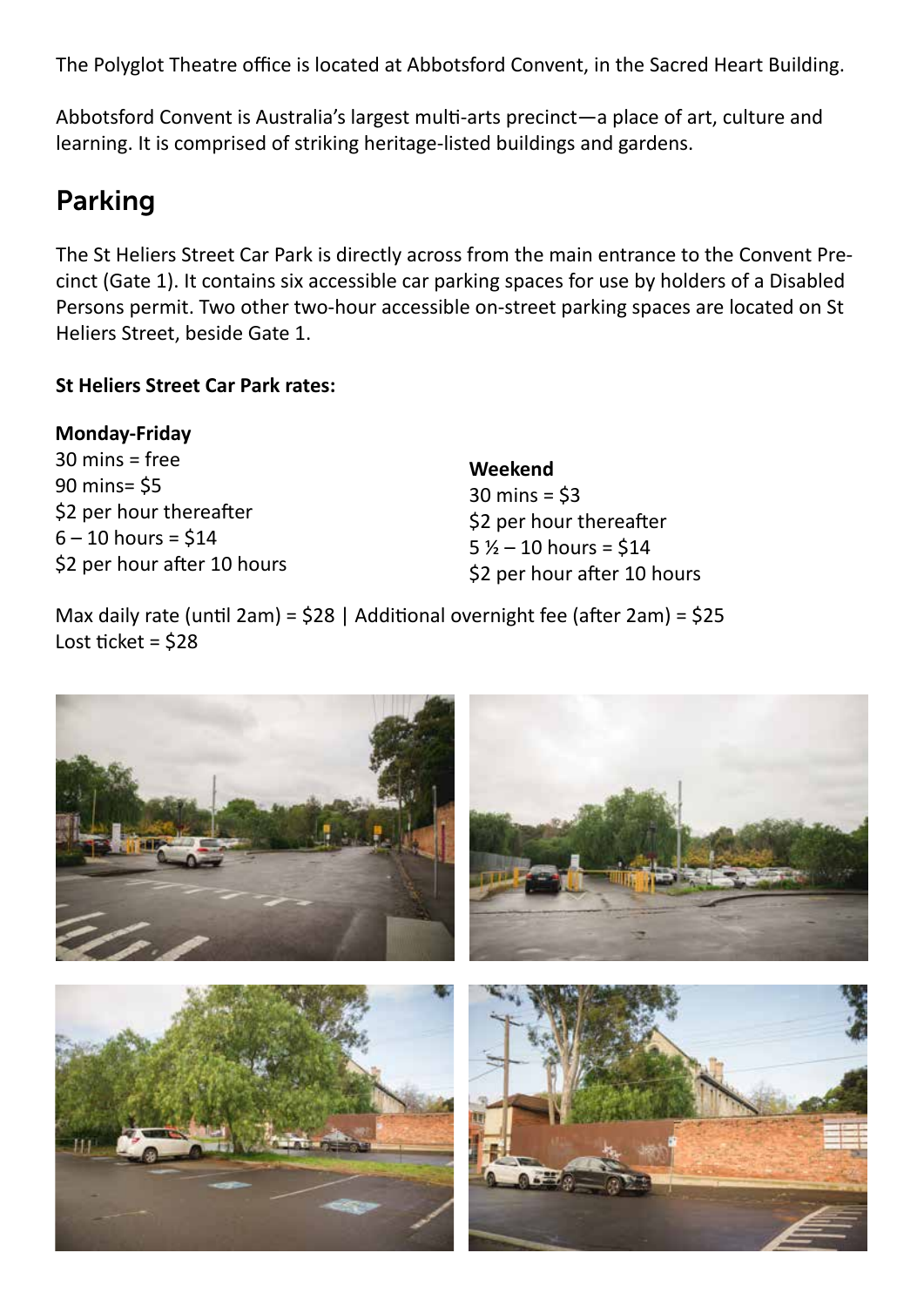# Public transport - bus

The Clarke St/Johnston St bus stops are closest to Abbotsford Convent. Both bus stops service the 200, 202 and 207 routes. The stop with buses heading towards the city is pproximately 435m from the Polyglot office.



## Public transport - train

Catch a Mernda or Hurstbridge line train to Victoria Park Station. Victoria Park train station is approximately 1.1km from the main entrance to the Convent Precinct. You can also catch the 200 or 207 bus from the station to the Clarke St/Johnston St bus stop.

# Finding the Polyglot office

Enter the Convent Precinct via the main entrance (Gate 1). From here, it is approximately 145m to the Polyglot office.

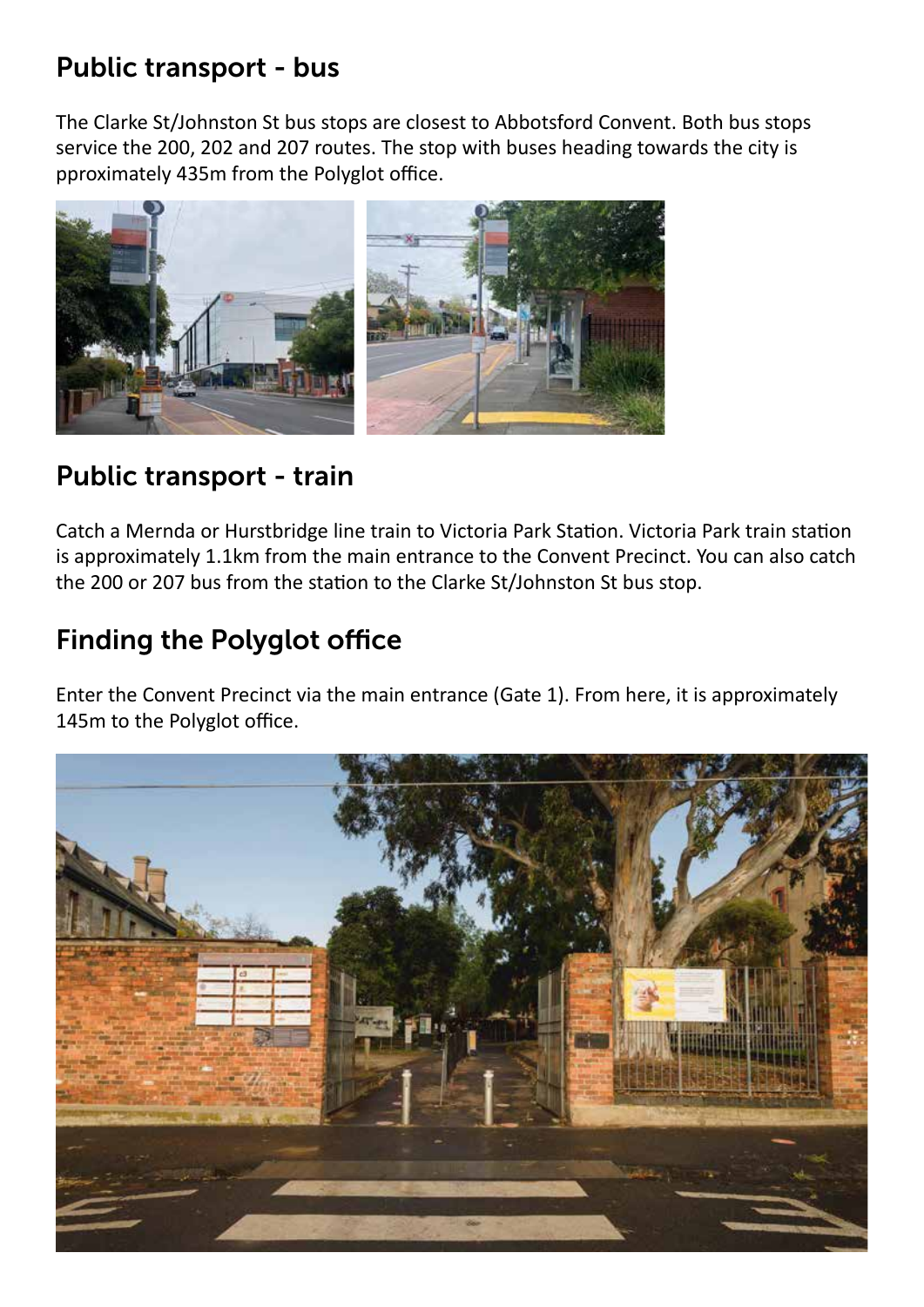Follow the paved path towards the cacti signpost, around to the left, and between the buildings, where you will arrive in the Sacred Heart Courtyard. There, you will turn left.

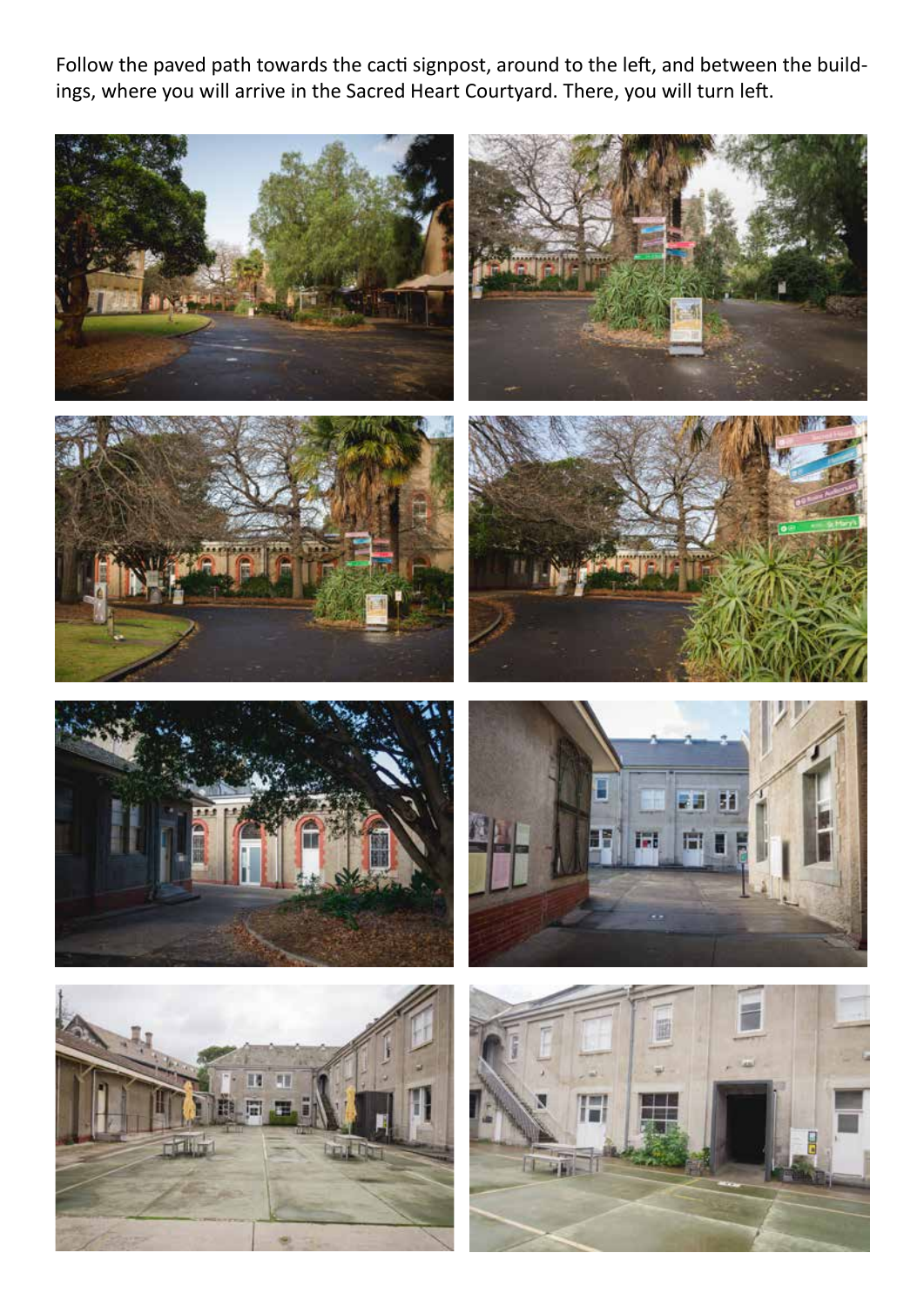The Polyglot office can be accessed via the straight set of external stairs on the far side of the courtyard. At the top of the stairs, there is a heavy non-automatic wooden door to the right. Inside is a small foyer.



The Polyglot office can also be accessed via a lift, in a small lobby, which is located under the external staircase. The lobby has a heavy non-automatic glass door. If the door is locked, or you need assistance, please call 03 9826 3301 and a Polyglot staff member will meet you.

The Polyglot office is on the first floor. A non-automatic wooden door opens into the space.